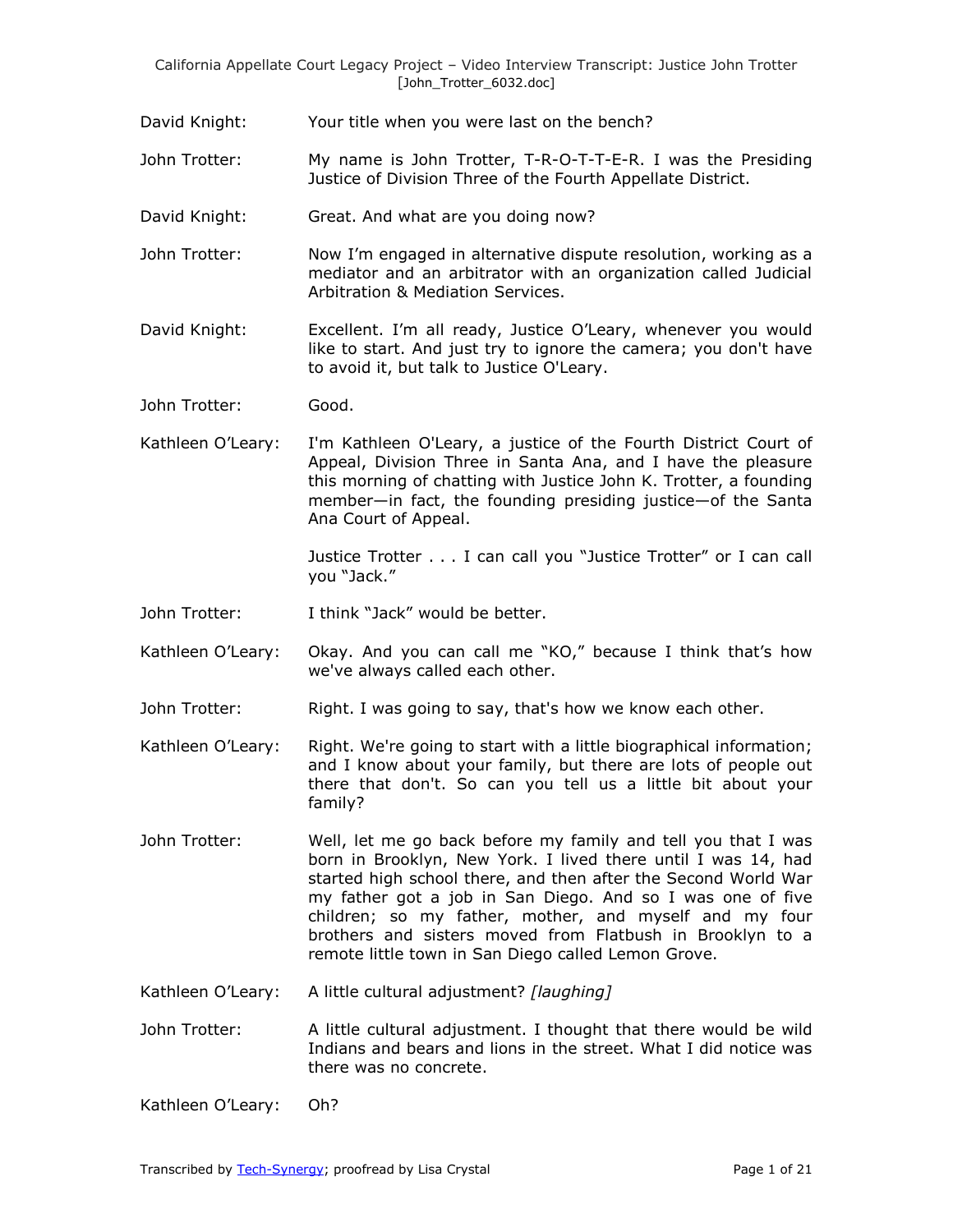John Trotter: There were no sidewalks, no streetlights. There were more people that lived in my building in Brooklyn than lived in the town of Lemon Grove in 1948.

> I went to high school there for a year, and then my father got another job up in Los Angeles and I graduated from high school in East . . . from a school in East Los Angeles called Cantwell, now Cantwell Sacred Heart. And even though I don't look like I would be big enough, I went to college on a basketball scholarship. I went to Loyola, now Loyola Marymount.

- Kathleen O'Leary: That's where I went.
- John Trotter: And I paid more attention to basketball than to studies, and after one year I was out of college. And it was in the middle of the Korean War, and I got scooped up into the Army, ended up in Korea, served my time, came out, and had to start all over again my college experience. And I'll leave it there, and we'll come back to that later.
- Kathleen O'Leary: Okay. What about your immediate family now?
- John Trotter: I'm married, have been for 48 years. I have 7 children, 17 grandchildren—3 lawyers in the group—and I'm lucky enough to have them, all but one, live in California: 5 of them live in Orange County, 1 in San Francisco, and my oldest daughter is married to kind of a famous military person. He's a colonel in the Army who's now in Baghdad. He wrote a very famous book called *Dereliction of Duty,* and we all are now praying that he gets out of Iraq pretty quickly. *[laughing]*
- Kathleen O'Leary: So family gatherings at the Trotter house are rather large.
- John Trotter: They are. We just did Easter, and when we're all together there's 32 of us.
- Kathleen O'Leary: Large and a little loud?
- John Trotter: Large and a lot loud*. [laughing]*
- Kathleen O'Leary: In growing up, were there any mentors that brought you into the legal field or when you began in the legal field?
- John Trotter: No. You know, I come from that generation where I was the first one in my family to go to college. I didn't have any aunts, uncles, or parents that went to college. My older sister, who is still alive, became a nun. She was a sister at Saint Joseph, and then during the '70s during—or the '60s, maybe even during the upheaval—she came out of the convent; and then she went back to college and she is now a psychologist. But she and I are really the only two of our family that have ever gone to college. All of my kids, of course, have; but we were the first.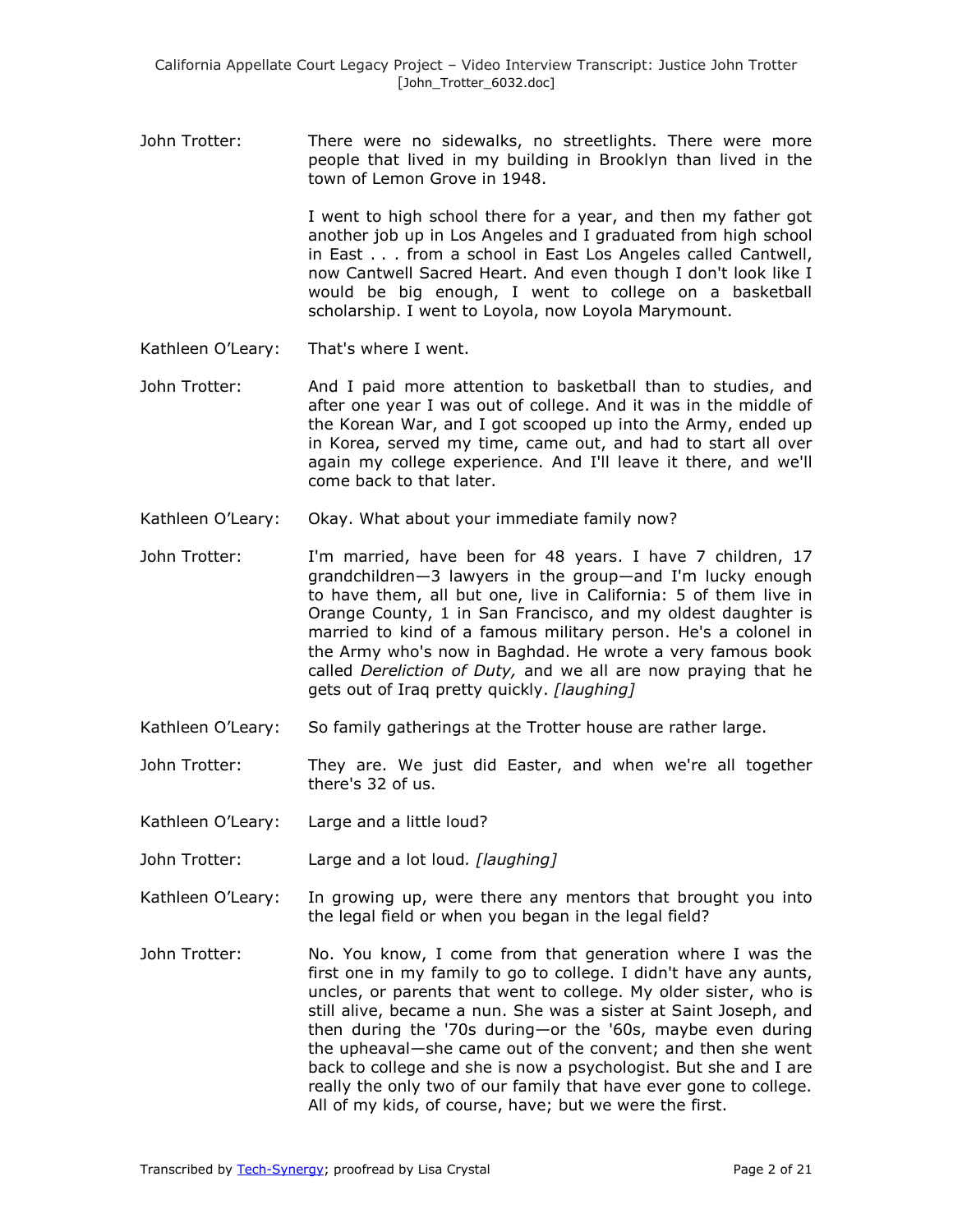- Kathleen O'Leary: Now, you came back from the Korean War, you finished college, and then you started law school.
- John Trotter: I did. When I came out of the Army, I went to Santa Monica City College, a junior college, for two years. And in those days a lot of the law schools had what they called a two-four plan that you could get into a law school if you were a veteran of the Second World War or the Korean War with two years of college, a certain level of grades, and a certain score on an entrance exam. And so I got into SC law school after two years of junior college—started SC in 1958.
- Kathleen O'Leary: What was your family situation when you were starting law school?
- John Trotter: Well, I was single. I met my wife at SC. She was a senior when I was a freshman in law school. We got married in 1959. We got married in August of '59, and August 1st of 1960 our first child was born, and December of '61 our second child was born. So when I was studying for the bar exam, I had two little babies. So it was important that I pass the bar exam. My wife taught school for the first year, and then after the babies came she couldn't teach anymore.
- Kathleen O'Leary: So I assume you did successfully complete the bar exam. *[laughing]*
- John Trotter: I did. I've always teased that I probably had the lowest passing grade in the history of the bar exam *[laughing]*; but it was one of those things you never know what your score was, and I was just thankful to have passed it. And a little interesting story. I don't know if you remember, but all of the rumors that you used to hear about you could tell by the size of the envelope whether you had passed or failed.

Kathleen O'Leary: That rumor was alive and well in 1975 when I took the bar.

#### $(00:06:30)$

- John Trotter: And I can't remember whether it was the big envelope or the small envelope; but I got one of them, and I thought that that meant I had failed. And I had gone to the post office to pick it up, was so disappointed didn't even open it; put it in the backseat of the car, drove home, was sitting in front of the little house that we were renting, and my wife was in the window holding one of the babies. *[laughing]*
- Kathleen O'Leary: Poignant moment. *[laughing*]
- John Trotter: I figured, "Well, I have to start over again, so I might as well start." So I opened it up, and all I can remember reading was "We are pleased to inform you."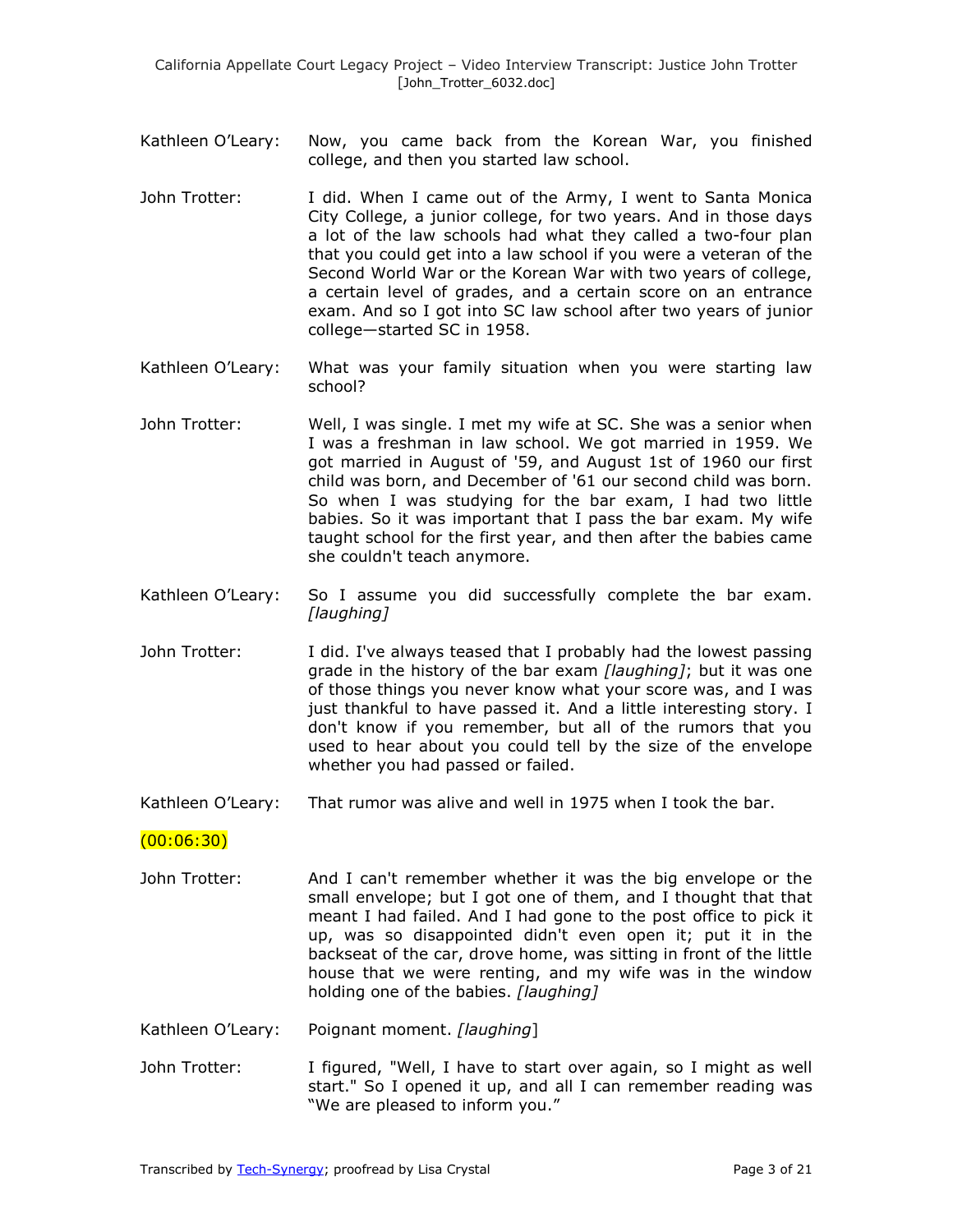- Kathleen O'Leary: *[Laughing]* I think that that bar-passage moment when you get the envelope is what they call a flashbulb memory; you remember almost what you were wearing the day when you opened the envelope.
- John Trotter: Not only that—but for years, I used to, anyway, have a dream that the bar was calling me to tell me it was a mistake.
- Kathleen O'Leary: Now, so now you've passed the bar; you're out looking for a job.
- John Trotter: That's right, 1961; I graduated in midyear. I had gone to summer school; instead of going four years, I went three and a half, and so I graduated in December of 1961 and took the February 1962 bar exam. And a fellow who had been a year or two ahead of me in law school had gone to work for a firm called Betts, Ely & Loomis, which was engaged primarily in insurance-defense work; and I interviewed there and was accepted as a law clerk. So while I was studying for the bar I worked for that firm as a law clerk, and then in June when I got my results and had passed the bar, I went to work as a lawyer for Betts, Ely & Loomis in downtown Los Angeles.
- Kathleen O'Leary: Can you remember anything about the compensation package they offered you? That's what we call it now. *[laughing]*
- John Trotter: It wasn't much of a package. *[laughing]* We were paid \$500 a month. That's what I was paid as a law clerk . . . no, I was paid \$300 a month as a law clerk, and then when I went to work full time it was \$500 a month; then after the first six months you got a \$50 raise. So by Christmas of 1962, I was making \$550 a month.
- Kathleen O'Leary: Now, do you remember anything that . . . does anything stand out in your memory about your first days of practice in terms of clients or what the daily routine was or the responsibilities you had or—
- John Trotter: Yeah. I was just so overwhelmed and happy to have gotten out of law school and be a lawyer that I was just awestruck by the whole thing. Walter Ely, who was the senior partner in the firm—Red Betts had died—was a famous, famous trial lawyer. He had been president of the LA County Bar Association, was a hero out of the Second World War, had been assistant U.S. attorney in Texas before the war, then came to California. And so I was privileged to see him try several cases, and I always teased that I carried his suitcase for him for a couple of years. And it was one of the most wonderful learning experiences that I ever had.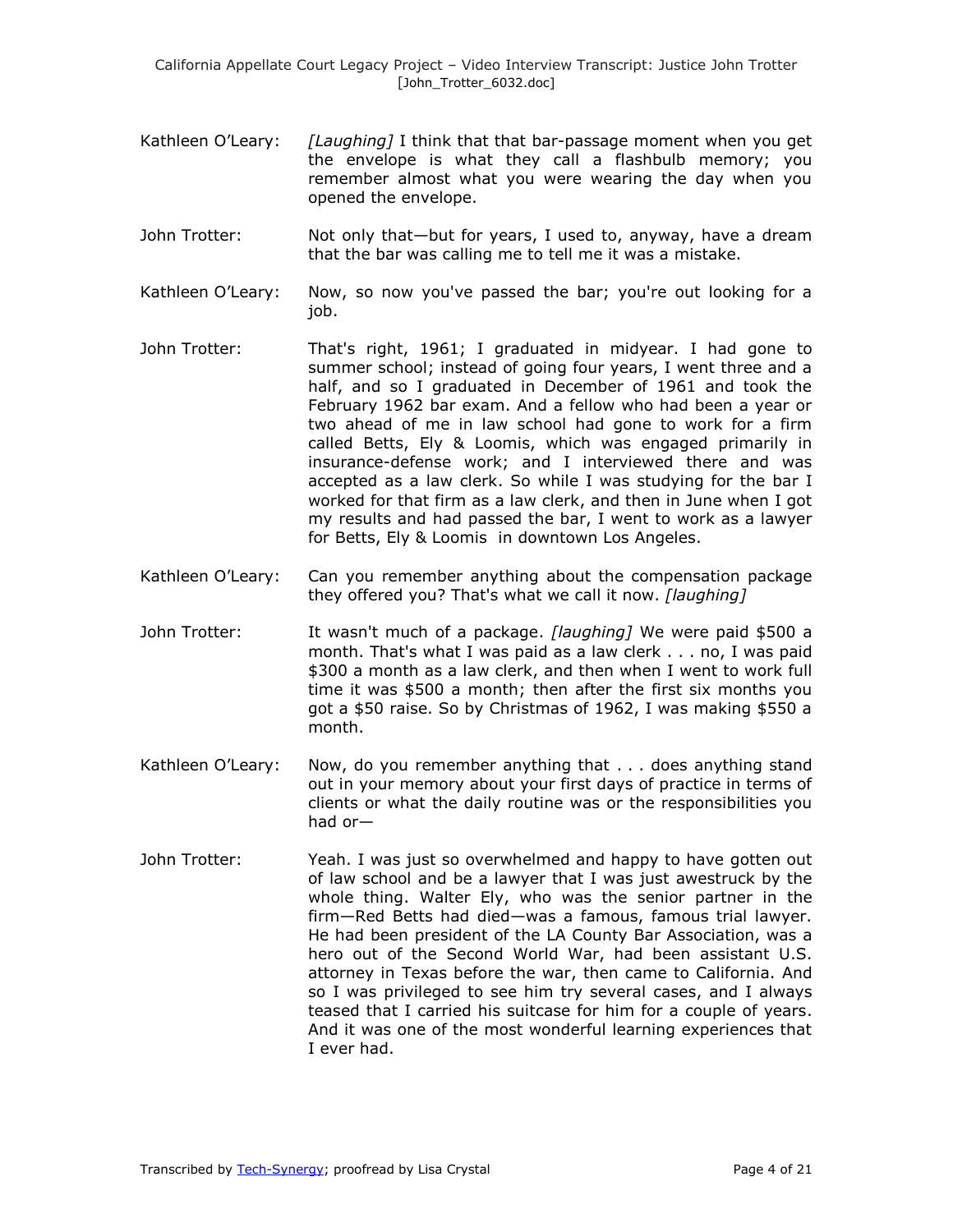> And in those days, trials were shorter, and I got to try cases right away; I think in my first year I ended up having tried three or four superior court jury cases.

- Kathleen O'Leary: You are regarded in Orange County as having been an extraordinary trial lawyer.
- John Trotter: Thank you.
- Kathleen O'Leary: And you've certainly enjoyed that reputation. And so do you think . . . I mean, was there something about trials that you just . . . because you ended up on the Court of Appeal. I mean, are you a people person? Are you . . . what was it about trials that you thought was interesting?
- John Trotter: Yeah, it was just the dynamic, the ability to contest, to be ... there's a competition there, and there's a chance to make sure that the people made the right decision. And you had the direct responsibility of making that happen, making sure that your client was heard and was believed; and if you believed in your client you had to transfer that to the jury. And it was a real challenge and I loved it.
- Kathleen O'Leary: You loved jury trials, too, didn't you?
- John Trotter: I loved jury trials, yes.
- Kathleen O'Leary: Yeah. Not too many jury waivers on those cases?
- John Trotter: No, never tried a case without a jury*. [laughing]*
- Kathleen O'Leary: You like chatting with those jurors. Anything else about your career as a lawyer before we move on to your career as a judge?
- John Trotter: No, I was very lucky; I had a very satisfying career. I left Betts, Ely & Loomis in 1967 and started my own firm, and I was lucky enough to have very, very competent lawyers with me; and we were successful not all the time, but most of the time, and I thoroughly enjoyed it. I enjoyed the give-and-take with other lawyers, I enjoyed the interaction with the court, I enjoyed trying jury trials. I thought that I was totally fulfilled in doing that.
- Kathleen O'Leary: Did the lawyers in your family ever say, "So, Dad, what do think about this argument?" or "Is this a good way to get this information out?" or—
- John Trotter: I have a funny story about my son, Michael, who's a lawyer, who started doing the same thing I did. He now has a firm that represents health care, doctors and hospitals, and some . . . It just so happened that he was on a case and he came in front of me here at JAMS as the mediator. And obviously, I told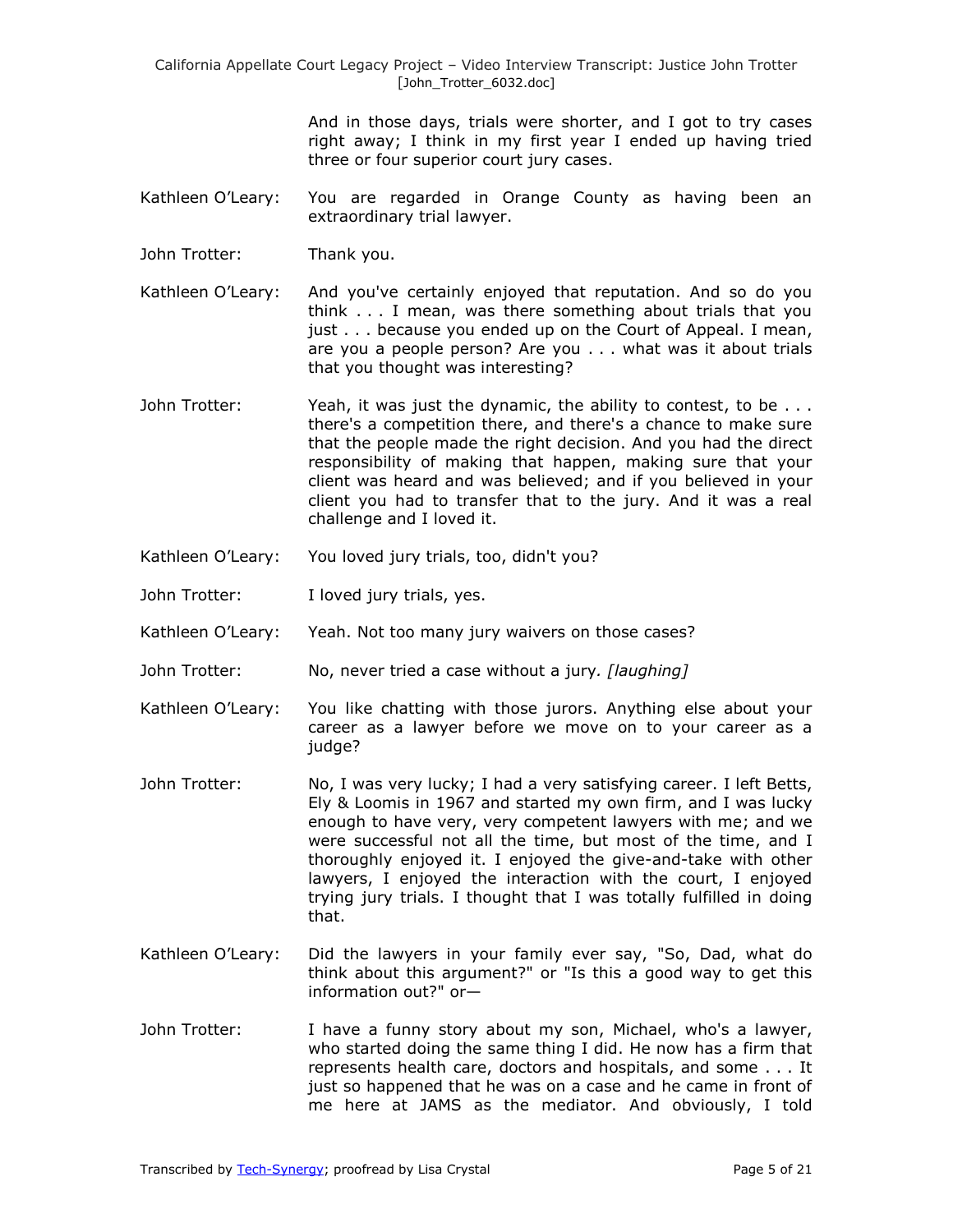> everybody, and everybody knew that he was my son. And he was here and we were going through the mediation and he was taking a position and the other lawyer said, "Well, you know, Michael, why don't you listen to your dad?" And Michael said, "Well, I haven't for 35 years, why would I start now?" *[laughing]*

Kathleen O'Leary: *[Laughing]* That's quite a tribute to you that the other side thought it was just fine that you would conduct the mediation.

Where did you begin your judicial career?

- John Trotter: I was on the Orange County Superior Court; I went on in 1979, February of 1979.
- Kathleen O'Leary: And then from the Orange County Superior Court, what was your next stop?
- John Trotter: I was elevated to the role of associate justice on the Second District . . . excuse me, the Second Division of the Fourth Appellate District in San Bernardino.
- Kathleen O'Leary: And why wouldn't you have been appointed to the Santa Ana court, where you lived?
- John Trotter: Well, the Santa Ana Court didn't exist. *[laughing]*
- Kathleen O'Leary: Oh, that's right. *[laughing]*

### $(00:13:04)$

John Trotter: It didn't exist. There was no court. There was a big . . . that was in the late '70s and early '80s, when Orange County had had a phenomenal growth spurt during the '60s and '70s; and there was a lot of clamor for a new court, but it hadn't quite happened. And there's a real interesting historical basis for the court and how it started and why it didn't start sooner, but I don't know if you want to get into that.

> But when I was in San Bernardino, a bill had been passed in the Legislature that authorized the creation of a new division, Division Three of the Fourth Appellate District.

- Kathleen O'Leary: And that was based I think in part on the number of cases that were being generated from the Orange County Superior Court.
- John Trotter: Right. The Orange County Superior Court generated more cases than either the San Diego, which is Division One, or San Bernardino, which is Division Two, either one of those counties generated. Orange County had more, but it had no court. And the cases were split between San Diego and San Bernardino; most of them went to San Bernardino. We had a . . . in 1982 a Republican Governor, but a Democratically controlled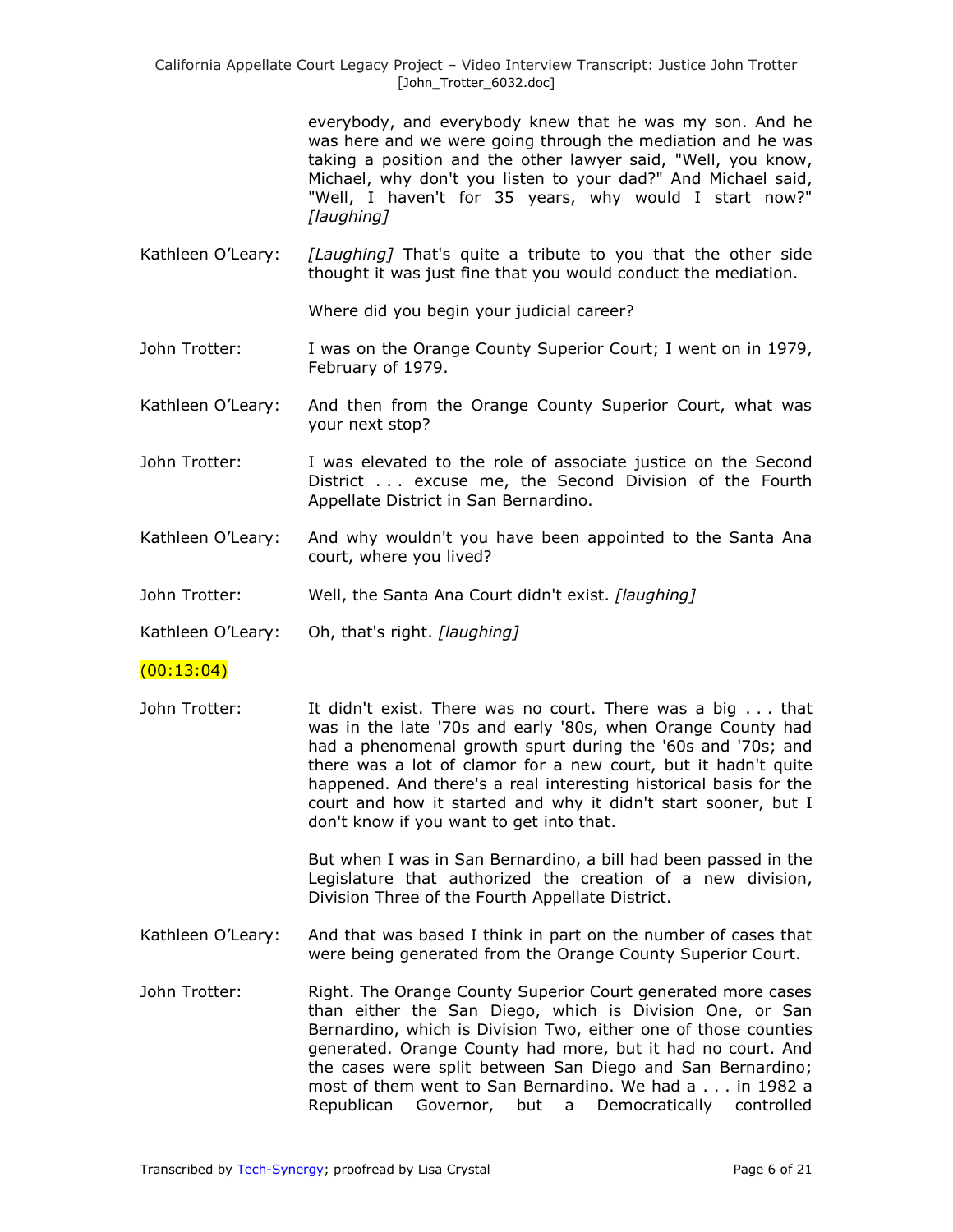Legislature, and a bill had been passed authorizing the creation of a new court; but it wasn't funded. The court was to sit in the old Orange County Courthouse, which had been out of use for 20-plus years, or at least 15, and they would raise private donations to finance the court.

Well, a lawsuit was filed, and it was held to be unconstitutional; you can't use private funds to support a public institution. The case went on appeal, and by a 4-to-3 decision it was reversed. The court was allowed to exist under that statute, and the Legislature immediately passed a funding bill to support it.

So by I think it was November of 1983, the court finally came into existence after a very tortured beginning, and then the Third Division was created and appointments were made to it.

- Kathleen O'Leary: My recollection is that when the court was created in Santa Ana, there were certain time constraints; you had to work sort of fast to get the court up and running.
- John Trotter: It was. *[laughing]* I would advise the powers that be to never do it this way again.

When we came into existence in December of 1983 I had been an associate justice on the Court of Appeal at San Bernardino for eight months. I was appointed the presiding justice of the new court, and three trial-court judges, Sheila Sonenshine, Ed Wallin and Tom Crosby, were appointed associate justices. They were all young; Sheila was still in her 30s, Tom and Ed were about 40. I was the gray beard at 48 or 47, and between the four of us we had eight months of experience—and that was all mine on the Court of Appeal.

So when we came together, we didn't know what a Court of Appeal was like. The usual situation, as I'm sure you, KO, remember, when you got appointed, you got appointed to a court that by then was established. There were some senior people on the court who had written many opinions and—

- Kathleen O'Leary: I had the benefit of Tom Crosby. I mean, I worked with Tom Crosby, and so I really had somebody to show me the ropes.
- John Trotter: Yeah. He was terrific, and we'll talk about Tom in a minute. So our court started out with absolutely no supervision, no guiding hand, no senior person other than myself, who had eight months of experience; and in addition to that, we had no courthouse, we had no chambers, we had no staff, and we had a backlog of cases, because when the original bill had been passed before it had been found unconstitutional, San Bernardino and San Diego had returned all of the Orange County–originated cases to this new division. And so when we started, I can't remember the numbers, but we had a full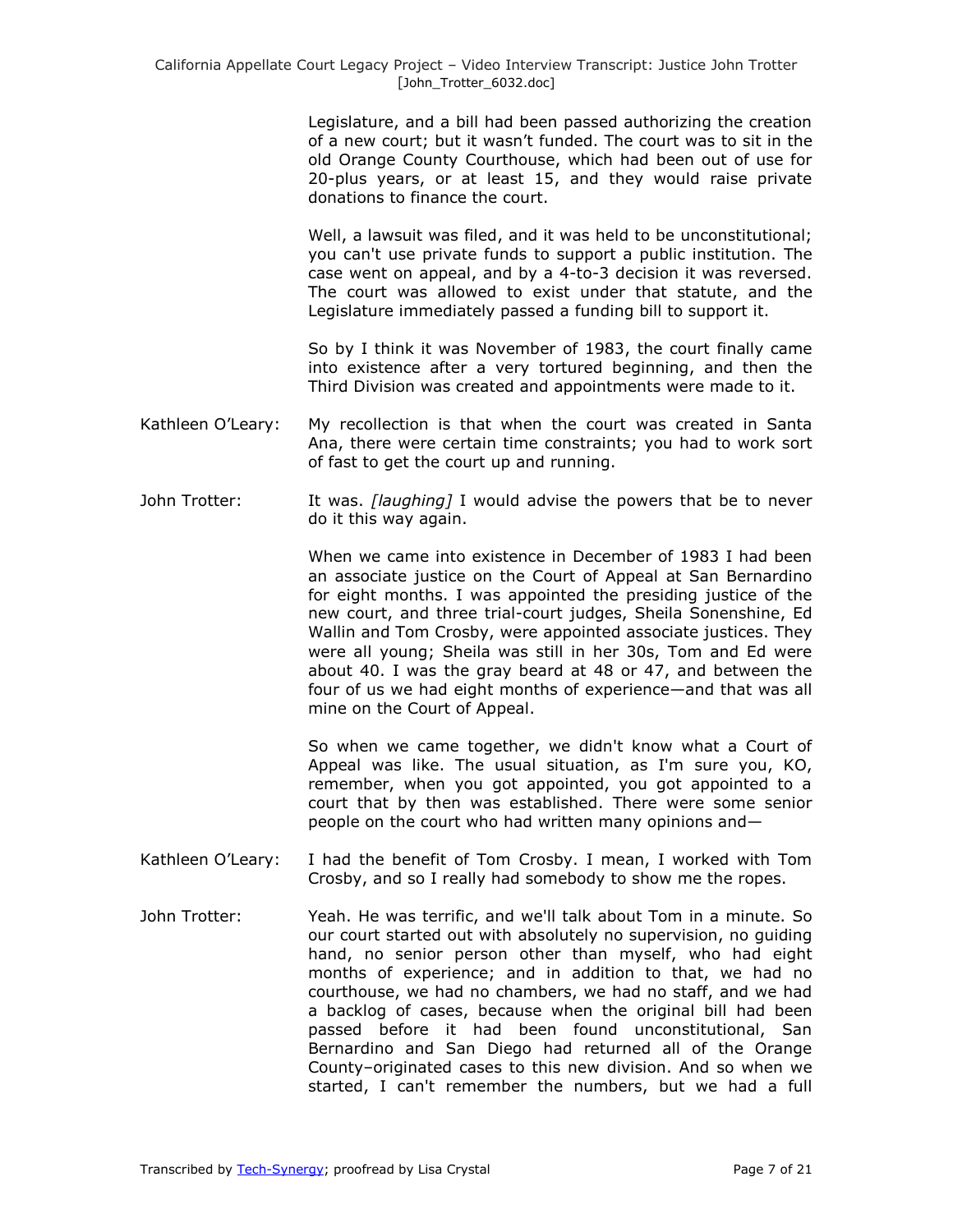backlog of cases, and we had nowhere to hear them, no staff to help us organize them—we didn't have a clerk of the court.

And so the first few months were chaotic. We started right away. One of the best memories I have is the first day that we held court, we did it in my breakfast room.

- Kathleen O'Leary: We have a picture at the court of the Trotters' kitchen when you first met and you held court in your breakfast room.
- John Trotter: That's right, we had . . . our first writ conference was held in my breakfast room, and it was Tom Crosby, Ed Wallin, and I going through some writs that had been filed. Writs were a real downfall on that court, because I think what happened was, there was such a pent-up desire for people to have access by way of writ to the Court of Appeal locally rather than having to drive to San Bernardino that we were inundated with writs.
- Kathleen O'Leary: I was one of those lawyers that you dreaded the drive. In criminal if we had to take a writ, you had to drive all the way to San Bernardino and sometimes get in traffic, and the time constraints you were working in, it was . . . well, it just isn't feasible to take a writ.
- John Trotter: Yeah. That all changed and we were inundated with writs, and that lasted for a couple of years until that passed and it got down to some normalcy.

But it was a very chaotic beginning, a very rocky beginning. We had no experience in hiring staff, we had no experience in hiring research attorneys, and it took a while for the court to finally get its feet on the ground and get going.

We moved into an office building, which was not really suited for a Court of Appeal, but we did the best we could; and over the years we kind of hit our stride, but it took a couple of years for that to happen.

- Kathleen O'Leary: So you would recommend that before they send a caseload to a court they make sure they have a roof over their head and—
- John Trotter: *[Laughing]* The other thing I would recommend is that they not . . . it was too hard to take three inexperienced justices and a fourth barely experienced justice and put them all together and say, "Now you're a court, go ahead and do it." I think that the benefit that justices get by going onto an established court and having mentors there, having people there that are experienced in the way of the court, is really the way to do it.

As we were talking earlier, KO, you indicated that after 17 or 18 years on the trial court, you kind of get used to making up your own mind. And the thing you learn on the Court of Appeal is, there's a lot of trading that goes on, a lot of sharing of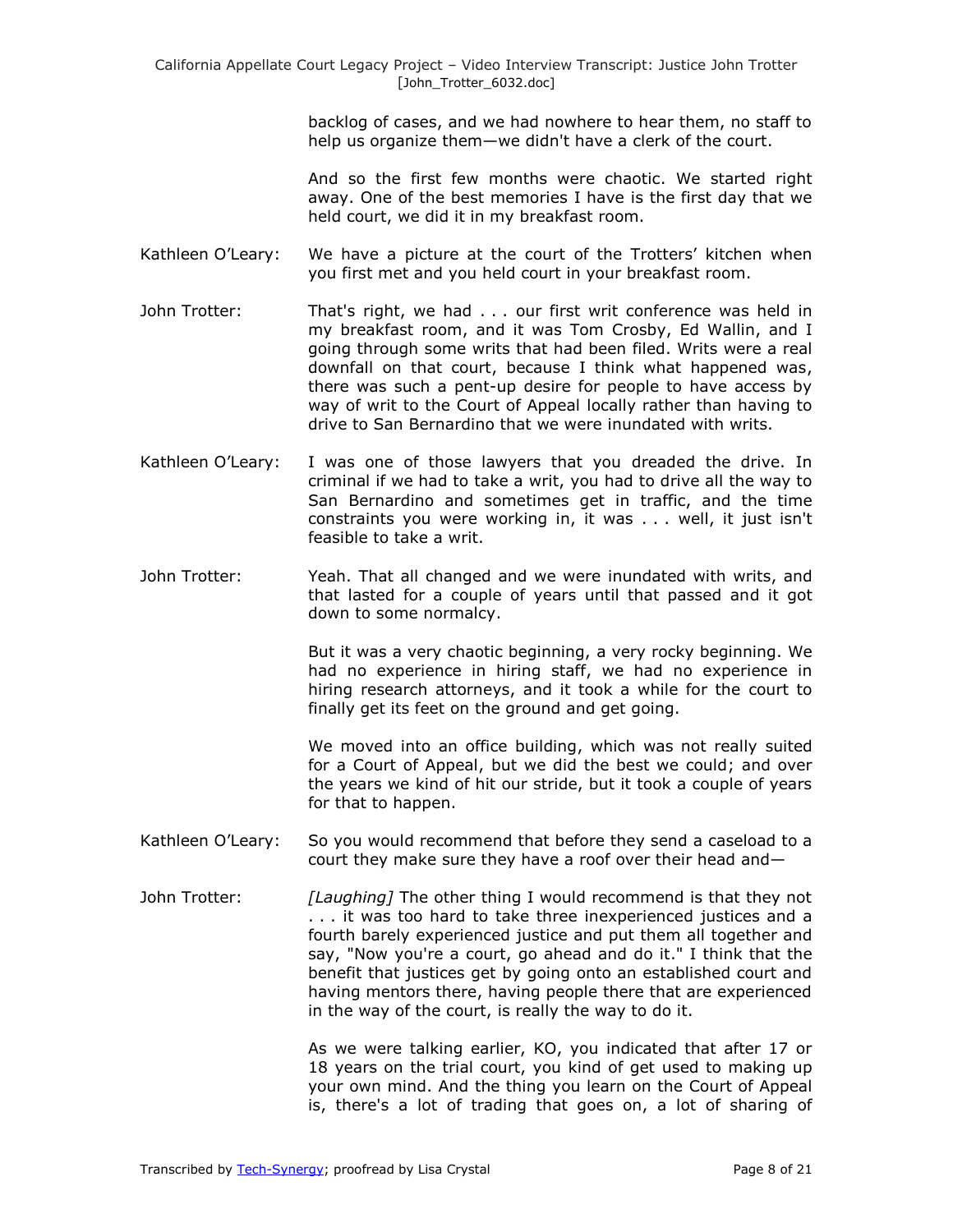opinions and having to maybe shade your opinion a little bit to get that second vote. And none of us other than myself had had that experience. So there was a lot of head bumping in the first little while on our court till we finally figured out our rhythm.

- Kathleen O'Leary: I think the collaborative process makes opinions better; but as I said earlier, having made my own decisions for so long, I was a little bit taken aback when one of my colleagues first told me that he thought I got it wrong. *[laughing]* So I do think that it takes a little time to make that transition.
- John Trotter: Yes, it does, and to be collaborative is something you learn. I don't think you come from the trial court to the Court of Appeal with that knowledge. If you come to an existing system, that already has that, and where it already exists, it makes it easier; but we had some rough moments getting over that first couple of years. *[laughing]*
- Kathleen O'Leary: So you were developing the new culture of the Santa Ana court, finding a roof for this new Santa Ana Court staff. You really began from the very, very beginning.

Anything about particular cases that while you were there that you think is noteworthy, either in terms of how you reached the decision, the impact of the decision, the process of, as you said, trading back and forth, you know, "Do we . . . if you don't cite this case, I'm pretty comfortable with it" or "If you don't publish it, I'll sign it"? *[laughing]*

John Trotter: Yeah, we did some of that. And as time went on and we became grizzled veterans after a couple of years, I think our work product was pretty good. I think that we got it right most of the time. I don't recall any specific case that stands out.

> I have one case that I think was interesting only from a personal point of view, and it was a case that involved roadblocks or . . . what do we call them now?

- Kathleen O'Leary: DUI stops, I think, checkpoints.
- John Trotter: DUI stops, checkpoints.
- Kathleen O'Leary: Checkpoints to get people that are driving under . . . identify people who are driving under the influence.
- John Trotter: This was when they were first starting, and we had someone who had complained that their due-process rights had been taken away because they'd been stopped. And Tom Crosby, who was a wonderful justice and a very bright guy, wrote the opinion and then wrote a concurring opinion saying that he thought that this was the wave of the future; we should be able to do this by administrative warrants and so forth and so on. And I wrote a concurring opinion saying I think the majority got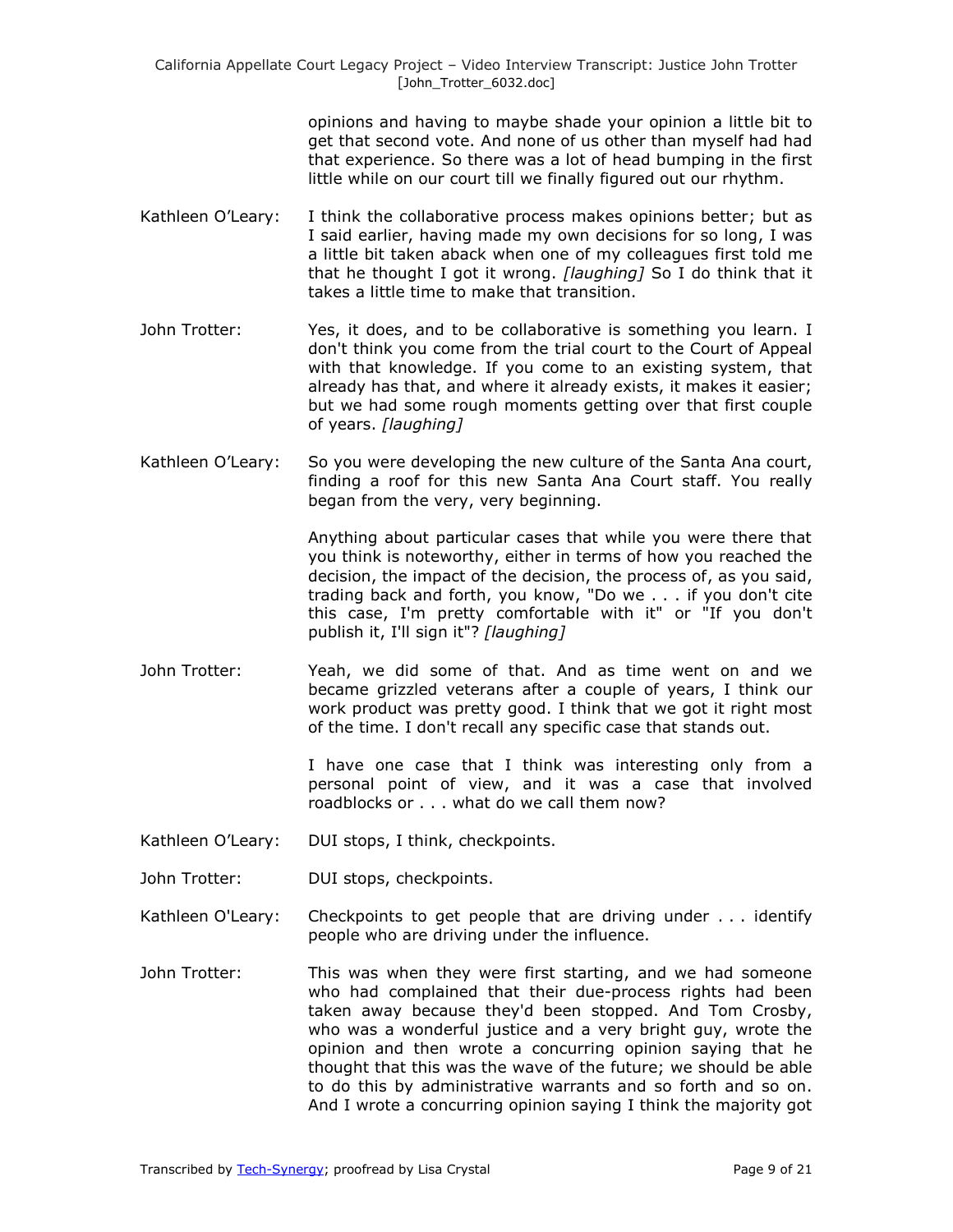this case right; but I really didn't like Justice Crosby's projection into the future of having these stops all over the place, and I analogized the totalitarian countries with searchlights and people standing in line and 95 percent of the people stopped were innocent. And somehow—and I never did find out how—*60 Minutes* picked up part of my concurring opinion, and Andy Rooney, who was on that show and is sort of a curmudgeon, wrote or read part of my concurring opinion on the air. Again, he was of the same opinion I was about roadblocks.

Kathleen O'Leary: I wouldn't call either one of you curmudgeons. *[laughing]*

Now, in terms of jurisprudence and sort of your judicial philosophy, sometimes that arises out of your personal philosophy. Now, I know that you've been involved in establishing certain groups in Orange County and have been involved in different community activities and, I think, that sort of personal philosophy that develops into judicial philosophy. Would you agree that there are some trends that—

John Trotter: Yeah, I think that's probably right. I think that all the judges and justices that I've known have always placed following the law first, and their private beliefs and conscience follow.

> You know, when we got appointed . . . and another interesting little tidbit. When I was first appointed to the Court of Appeal in San Bernardino George Deukmejian was the Attorney General, and in those days he was asking prospective nominees what their philosophy was on particular cases. And he sent me a series of questions to answer about what did I think of the death penalty, what did I think of the exclusionary rule, what did I think of this case, what did I think of that case. And at my confirmation hearing, where there was Chief Justice Rose Bird, Attorney General Deukmejian, and then–Senior Presiding Justice of the Fourth Appellate District Gerald Brown—no relation to the Governor . . . And it was a little bit of a contentious hearing, because I told the Attorney General that in my opinion it was none of his business as to what my personal views were; that I would be obligated to take an oath and I would follow the oath and I would follow the law.

## $(00:25:10)$

And so he wasn't happy with that. He wanted to know what I thought and we went back and forth; and I told him that since he was the only judge at this hearing, that maybe he didn't understand the importance that judges gave to judicial independence and how they were committed to following the law and whether they believed or didn't believe in the correctness of the law they were duty bound to follow it, and I would act in that manner. And he voted against me. So I was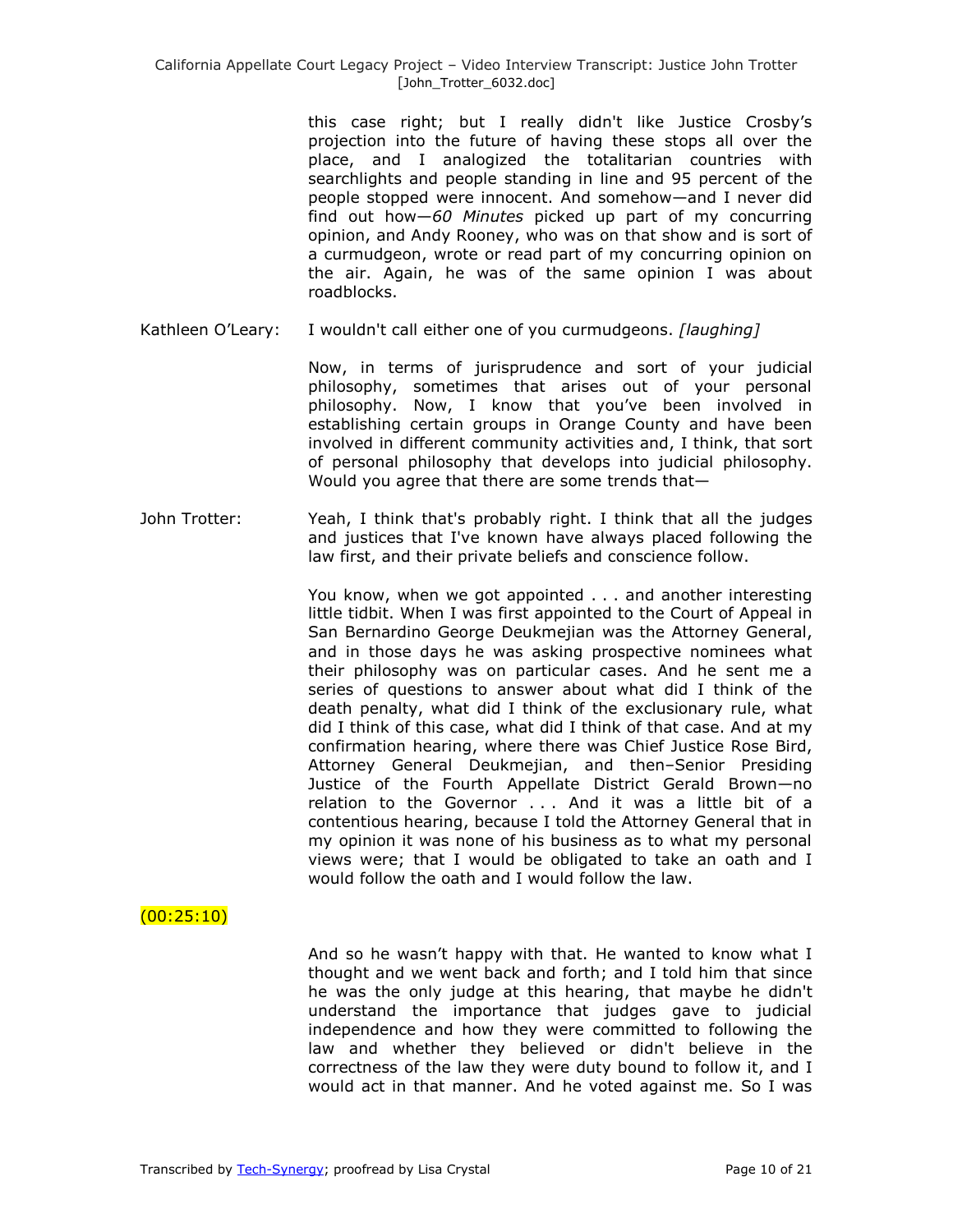the first justice I think in the history of the Fourth Appellate District to be confirmed by other than unanimously.

- Kathleen O'Leary: And George Deukmejian didn't have any judicial experience, did he?
- John Trotter: He did not. He did not.
- Kathleen O'Leary: In terms of community involvement—and this bears, I think a little bit, on your at least philosophy of the judicial system—I know you were involved in Amicus Publico, which is now the Public Law Center, which is the pro-bono law firm in Orange County. What was your involvement in the early days with Amicus Publico?
- John Trotter: In the early days it was apparent as Orange County grew that there really was a group of citizens who didn't have access to the courts, didn't have access to the same level of justice that everybody else had. And so Sheila Sonenshine and myself and Warren Ferguson—who was then . . . I can't remember if he was then on the Ninth Circuit or was a federal judge or on the district court—got together and decided maybe we should do something about that. And we started a group and which we named Amicus Publico. And I can't remember now exactly where we got our funding, but it was all privately raised. We began the concept that lawyers should give time to those that can't afford to pay for a lawyer—that there should be some basis on which these people could reach competent, good lawyers to represent them, even though they couldn't afford it. And that was the concept of Amicus Publico.

It was a wonderful organization that grew, as you say, into its present form, and I believe your husband now is the head of that organization.

- Kathleen O'Leary: Yes. *[laughing]* He thanks you for beginning this organization, because the Public Law Center now does serve thousands of people in Orange County through volunteer lawyers.
- John Trotter: It's all volunteer lawyers, and I remember all of us, the three of us—Sheila, Warren, and I—gave many, many talks to legal groups, bar associations, urging lawyers to contribute their time and effort to this. And the lawyers were wonderful; they did. And it was a great success and has grown, I'm sure with your husband's guidance, into the force that it now is.
- Kathleen O'Leary: Well, and I think our Chief Justice has taken a real leadership role in encouraging people; so it may have started small, but now we have the Chief Justice addressing new admittees and lawyers every year at the bar convention and encouraging them to do just what you encouraged lawyers to do—is to give back.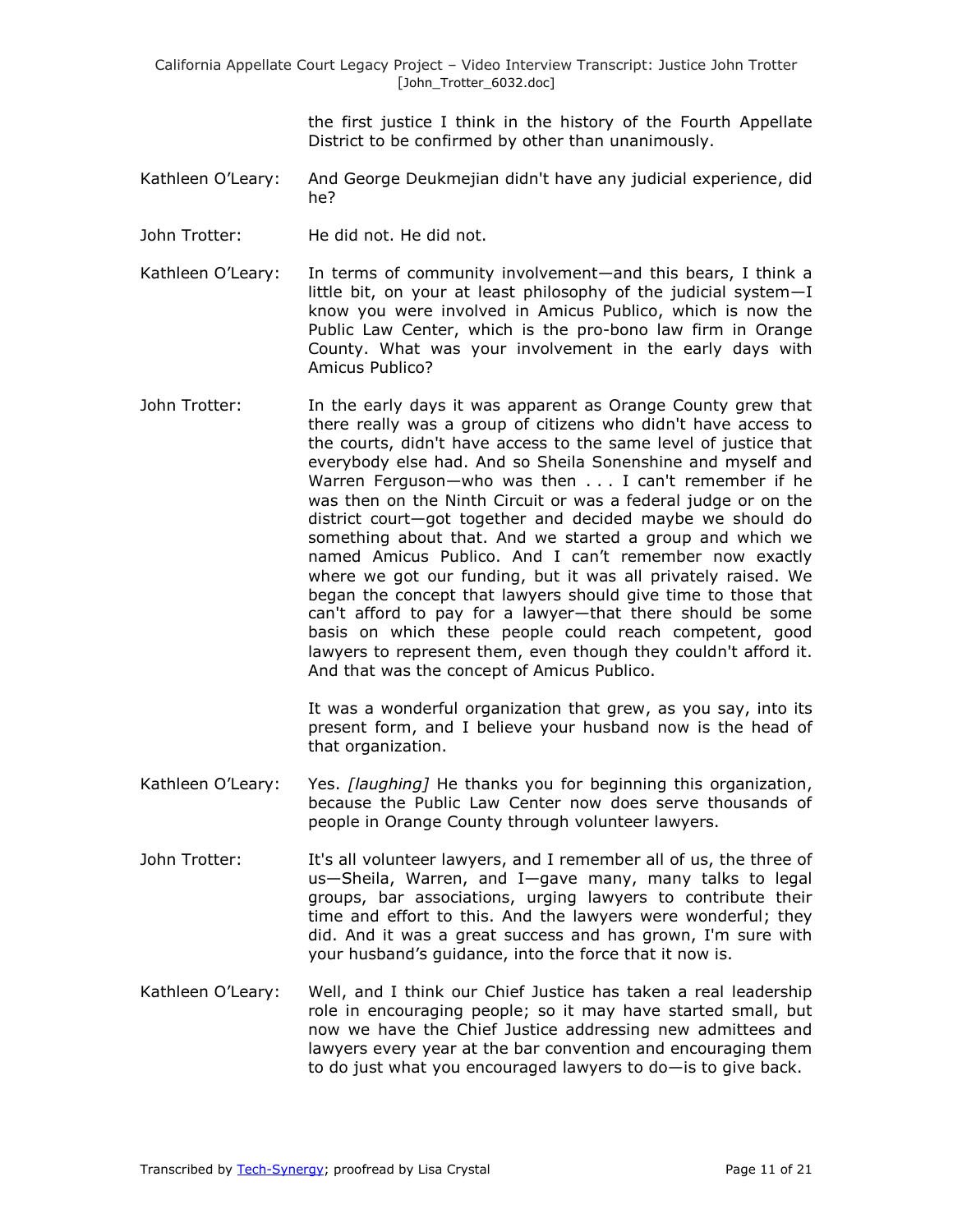- John Trotter: We had a set line that we would always close our talks with, and it was that as you get older as a lawyer and you look back, the best time that you will have ever spent is the nonbillable time helping others.
- Kathleen O'Leary: Now, there have been some other changes I think in the practice of law that maybe you might not think are as positive in terms of civility. There were probably when you were practicing law some handshake deals and your word is your bond, and it was before fax machines and computers and all that.
- John Trotter: And e-mails. *[laughing]*

Kathleen O'Leary: And e-mails; there were no confirming e-mails.

- John Trotter: That's right.
- Kathleen O'Leary: So what was it you—
- John Trotter: Yeah, but the practice was different. And when I came to Orange County in 1964, there were 16 superior court judges, and law and motion for the county was heard on Thursday afternoons.
- Kathleen O'Leary: There are 109 judges in superior court now and almost another 50 commissioners.
- John Trotter: So the intimacy that we had, I think, really caused or allowed us to be friendlier, to know one another better, because we were going to see each other all the time—and it promoted a bond of camaraderie that I don't think exists.

But I think another reason for the lack of civility is—at least on the civil side—is discovery. Discovery . . . the statute I think was passed in 1956, and as a young . . . It could have been '58, but it was barely in existence when I started practicing, and there weren't as many depositions and interrogatories and those kind of things.

Today most litigation is done in discovery, not in the courtroom; and you have younger lawyers that are usually assigned to discovery issues, and this is their only chance to be the gladiator, to win. They do the discovery and then report back to the senior person on whether they were successful in getting the other side to answer that interrogatory more fully. And so those disputes become full-fledged battles. And that, I think, is one of the causes for the lack of civility, is the intensity of the discovery battles—and it leaves scars and causes lots of problems.

But I think there's been a great deal of attention paid to the lack of civility; and hopefully that is changing, the tide is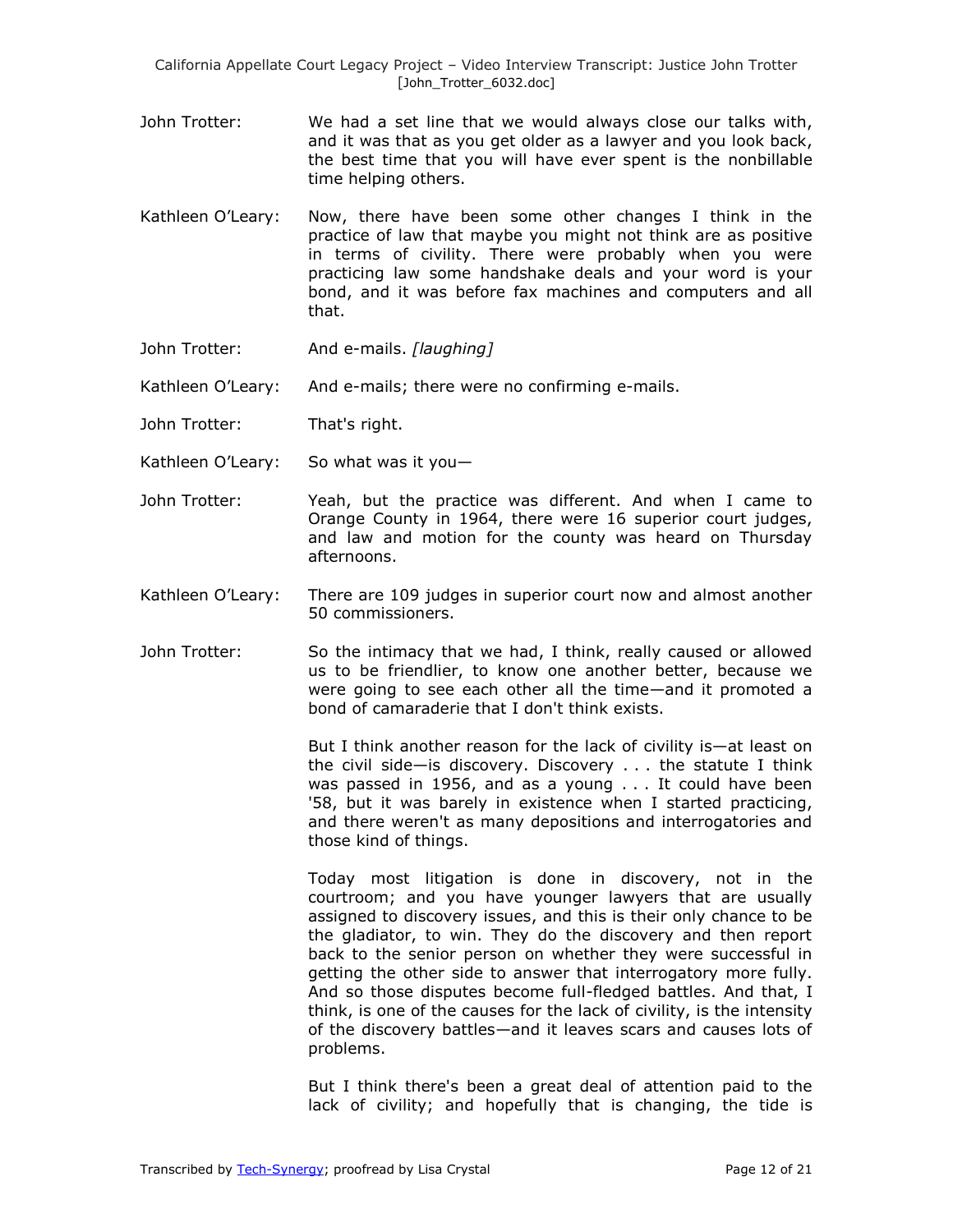> swinging. I don't see it because what I do now I don't see those disputes; but I'm hoping that they've mellowed and they're not as acrimonious as they used to be.

- Kathleen O'Leary: We are sometimes frustrated at the briefs we receive, because sometimes they're not pounding on the law, they're pounding on their opponent, and there are sometimes remarks that I think should be regrettable about opposing counsel and about a trial judge. Did you see those at all when you were on the bench?
- John Trotter: I'm sure we did, but I don't remember any; so if it did exist, it was the exception rather than the rule.
- Kathleen O'Leary: Okay. I was going to move on to talk about some of your colleagues on the court, and maybe now would be a good time to ask you a little bit about Justice Thomas Crosby, Tom Crosby, because Tom's no longer with us.
- John Trotter: Right.
- Kathleen O'Leary: And he was an extraordinary member, I think, of the Santa Ana Court of Appeal. And you worked with him and you probably knew him before you were on the bench.
- John Trotter: I did. I did. I've known Tom for most of his career. His office when he was in private practice with Dick Luesebrink was down the hall from my office when I was in private practice. So I knew Tom very well as a lawyer.

When I went on the superior court, Tom tried cases in front of me as a lawyer. In fact, one of the most interesting cases I ever tried on the superior court was an election contest between Judge Orozco, who had been challenged by a lawyer; and there had been confusion as to the vote count and there was a lawsuit, and I got to hear it. Tom represented the sitting judge and did a wonderful job.

#### $(00:32:52)$

And then when we went on to the Court of Appeal, Tom was, as you said, one of the original members. Tom was in my opinion probably the perfect Court of Appeal justice. He loved his job. He was smart as all get-out and was a very hard worker. He truly believed in the dignity of what he was doing. He really believed in the fact that every single case was important, and he wrote every one of his own opinions. As we all know on the Court of Appeal, sometimes our research attorneys, although they don't get to sign the opinion, are the main creators of it. That wasn't Tom's way; Tom wrote all his own opinions. He was very generous in sharing his knowledge with others. He was as hard-working as anybody I've ever met on the court. He was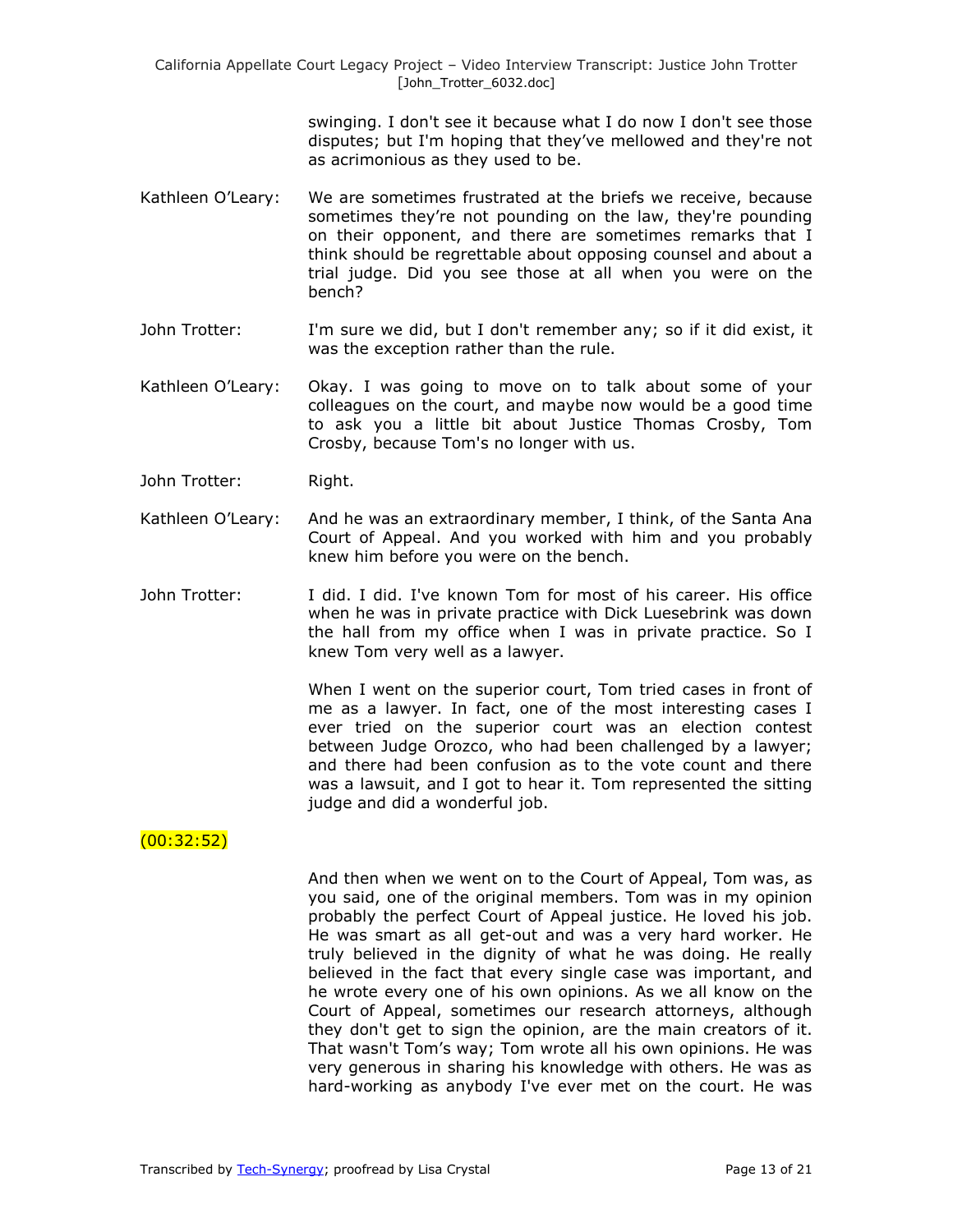extremely bright, and as we used to say to him, he had a very sharp pen. *[laughing]*

Tom's opinions were fun to read. They were pithy, they were clever, and they were most often absolutely right-on. In fact, we created a book of Tom's opinions and some of his famous sayings that we talked about at his memorial service.

But Tom was one of my favorites. I was sad to see him go. I'm sure he's in cloisters upstairs somewhere writing and grumbling and making pithy remarks.

- Kathleen O'Leary: And still has a sharp pen, I'm sure.
- John Trotter: And still has a sharp pen. *[laughing]*
- Kathleen O'Leary: You came from different backgrounds, though; both very accomplished trial lawyers, but in very different areas of the law, because—
- John Trotter: It was interesting. Tom had been a criminal-defense lawyer. He had been a DA first, then a criminal-defense lawyer, and I had never tried a criminal case; I was on the civil side. And so as you know, on the Court of Appeal there's a huge part of your caseload that's criminal. Well, I was absolutely a novice as to criminal, and Tom, though he wouldn't admit it, didn't know quite as much about the civil as I did. *[laughing]* So we got to share our expertise in a very collaborative way that was . . . and he was very generous with me in my lack of knowledge about criminal law.
- Kathleen O'Leary: He was, when I first came on the court, very generous with his time. My background was criminal, but at least he seemed extremely competent in the civil area when I got there.
- John Trotter: Oh, he was always competent; I'm just teasing.

Kathleen O'Leary: No, but he obviously learned a lot from you, because he certainly helped me in every area of the cases that we cover.

> Now, we talked a little bit about in your present capacity you don't see a lack of civility. Well, your present capacity here is at JAMS, and so can you tell us a little bit about why you were attracted to alternative dispute resolution and why you get satisfaction out of this current position?

John Trotter: Yeah, I've always thought . . . even though I tried an awful lot of cases, I always felt that the court system didn't provide ample resources and opportunity for the resolution of cases other than through trial. There was only one way to get to the end of the case, and that was to try it, unless you and the other side could come together on your own and figure out a way, how to dispose of it.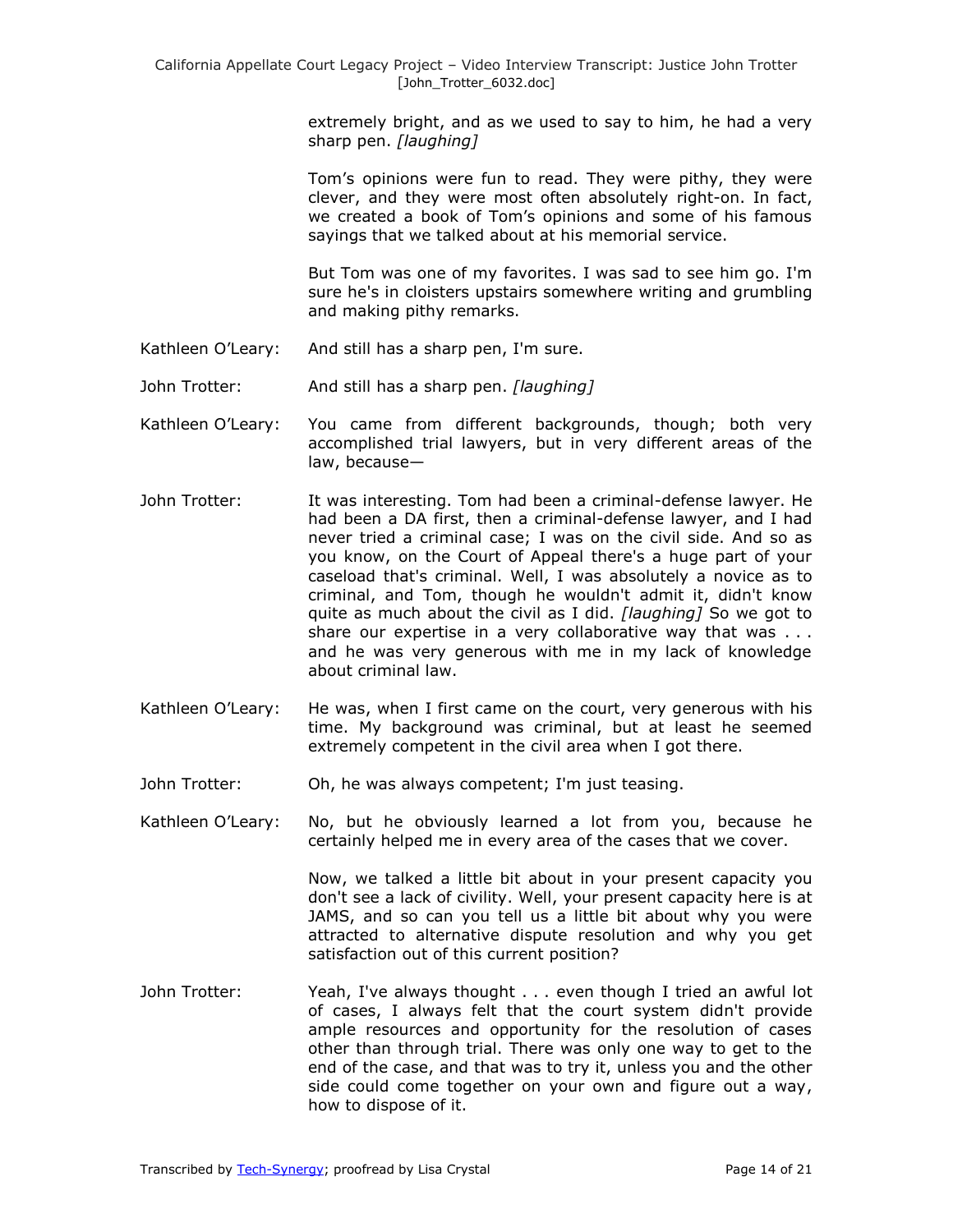When I started practicing there weren't any settlement conferences—they came in a little bit later—and they became more and more popular; but they still weren't sufficient. And when I was president . . . I was president of the Orange County Bar Association in the late '70s, and we started a program where we got all the superior court judges to virtually shut the courthouse down for a week. And we got each judge paired with lawyers who were experienced lawyers, and we got almost every single active civil case in front of those people for purposes of resolution. And it was an amazing feat. I don't remember the statistics, but a huge number of cases got resolved, a very high percentage. And those were cases where we reached out to the lawyers; they hadn't said to us, "Would you help us settle this case?" We went and, as they say, coldcalled on these lawyers and said, "You're going to come in, and you're going to try to resolve your case." And that proved to me that judicial intervention or some intervention in a lawsuit at a certain period of time could actively help get rid of that case at an earlier stage in other than trial.

Kathleen O'Leary: As late as 1998 when I was presiding judge they still talked about settlement weeks and the settlement extravaganza, and they continued that practice . . .

John Trotter: They did.

Kathleen O'Leary:  $\dots$  to try and keep the caseloads manageable in civil. So it was a success.

# $(37:49)$

John Trotter: It was a success. And so armed with that, when Warren Knight started JAMS . . . Actually, he started JAMS in my law library, where he sat for a year waiting for his first case. Then after he got off the ground and JAMS, who was a provider of alternative dispute resolution, became viable, I left the bench in August of 1987 and joined my old friend Warren and expanded JAMS. And here we are today some 20 years later.

> And the reason I don't see the lack of civility is, I only see cases that consensually agree to come, and so people have already made a compromise in their positions to agree to come and try to resolve the case. We don't have any power to make people come to us; it's all voluntary. I don't do any of what would be called judicial work. I don't do any reference work or anything like that; I do almost entirely mediations, I do an arbitration every now and then, and I've served as a special master in a couple of federal court cases; but primarily I do mediations. And I see lawyers that come together and come to us for help, they want to resolve their cases; and we give them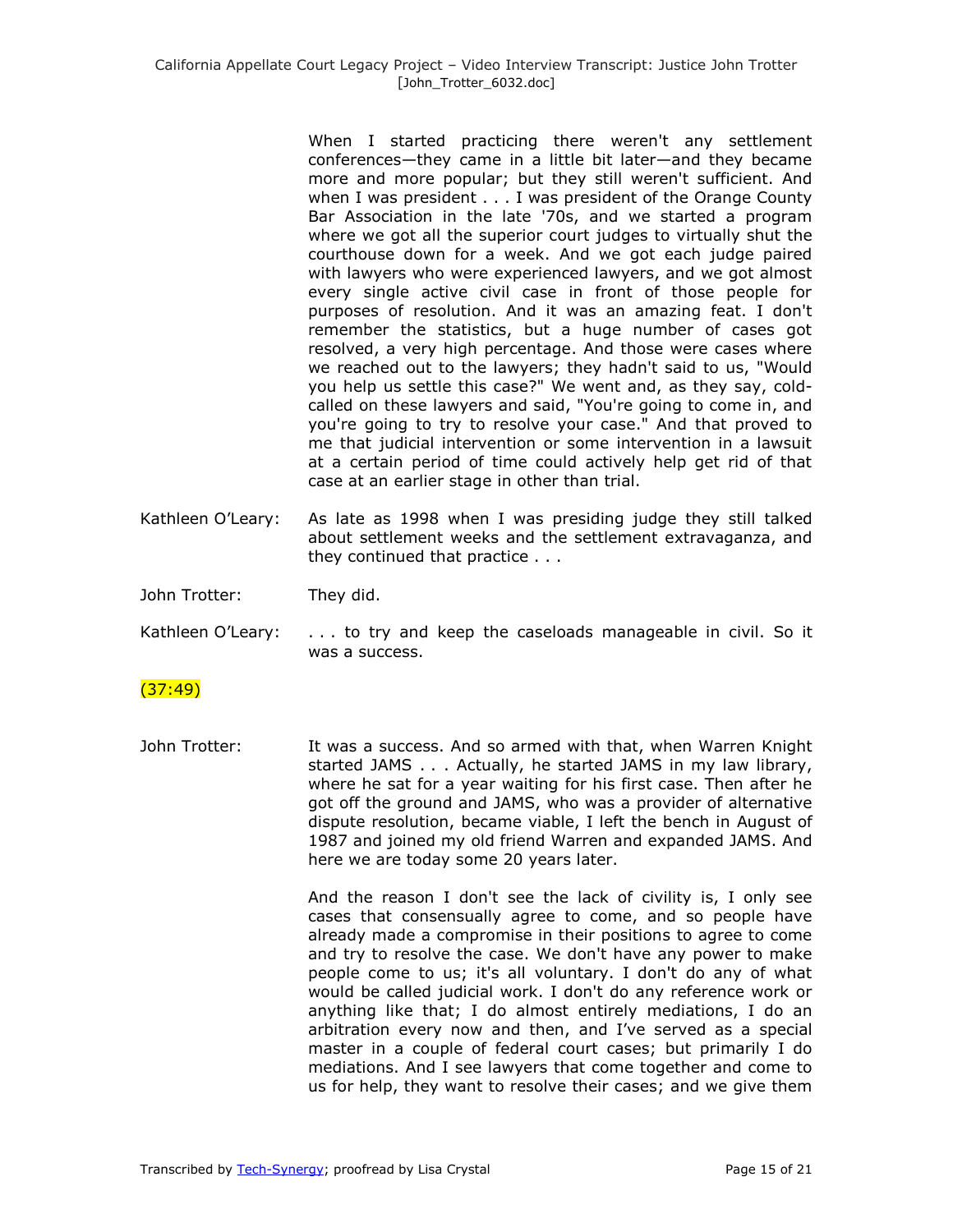the time, hopefully some expertise, and the opportunity to get the case resolved. And we have a very high success rate.

- Kathleen O'Leary: So you do the equivalent, I suppose, of a trial judge who had the time and the skills . . .
- John Trotter: That's right.

Kathleen O'Leary: . . . . to conduct a settlement conference . . .

John Trotter: Right.

Kathleen O'Leary: . . . to facilitate an agreement.

- John Trotter: Facilitate an agreement. And the court is, as you know, overburdened with cases. They don't have the time to sit for a day with one case and to listen. And, you know, some of these cases the court might not think they're as important as others. They're fighting over money; they're not fighting over principle. But to the parties, to the litigants, this is their judicial experience. This is the only time most of them have ever been in a courtroom, and so it's important that they get satisfaction. And I think we help deliver that satisfaction and help the litigants have a successful experience in the judicial system and in the court system, even though they're in our offices when they conclude the case.
- Kathleen O'Leary: You indicated that you didn't know if discovery when . . . Cases are more protracted now because of discovery practices; also, trials are longer.
- John Trotter: They're much longer; they're much longer. The average case, I don't know how long it is now, a couple of weeks. And the cost of that is significantly higher than when I was a lawyer trying three- or four-day cases. The cost of discovery, the length of trial, all of those things make the transactional costs of litigation exceedingly high, and it takes a whole segment of the populace out of the ability to afford that.
- Kathleen O'Leary: I know that jurors were always looking for the two-day cases when I was presiding judge. I couldn't find too many two-day cases—
- John Trotter: No. *[laughing]*
- Kathleen O'Leary: And any two-day cases in any area, and certainly not in civil with so many experts being called as well.

Any other changes you've seen in the practice of law or how the courts are operating today, as opposed to when you were either a lawyer or as a judge on the court or a justice on the Court of Appeal?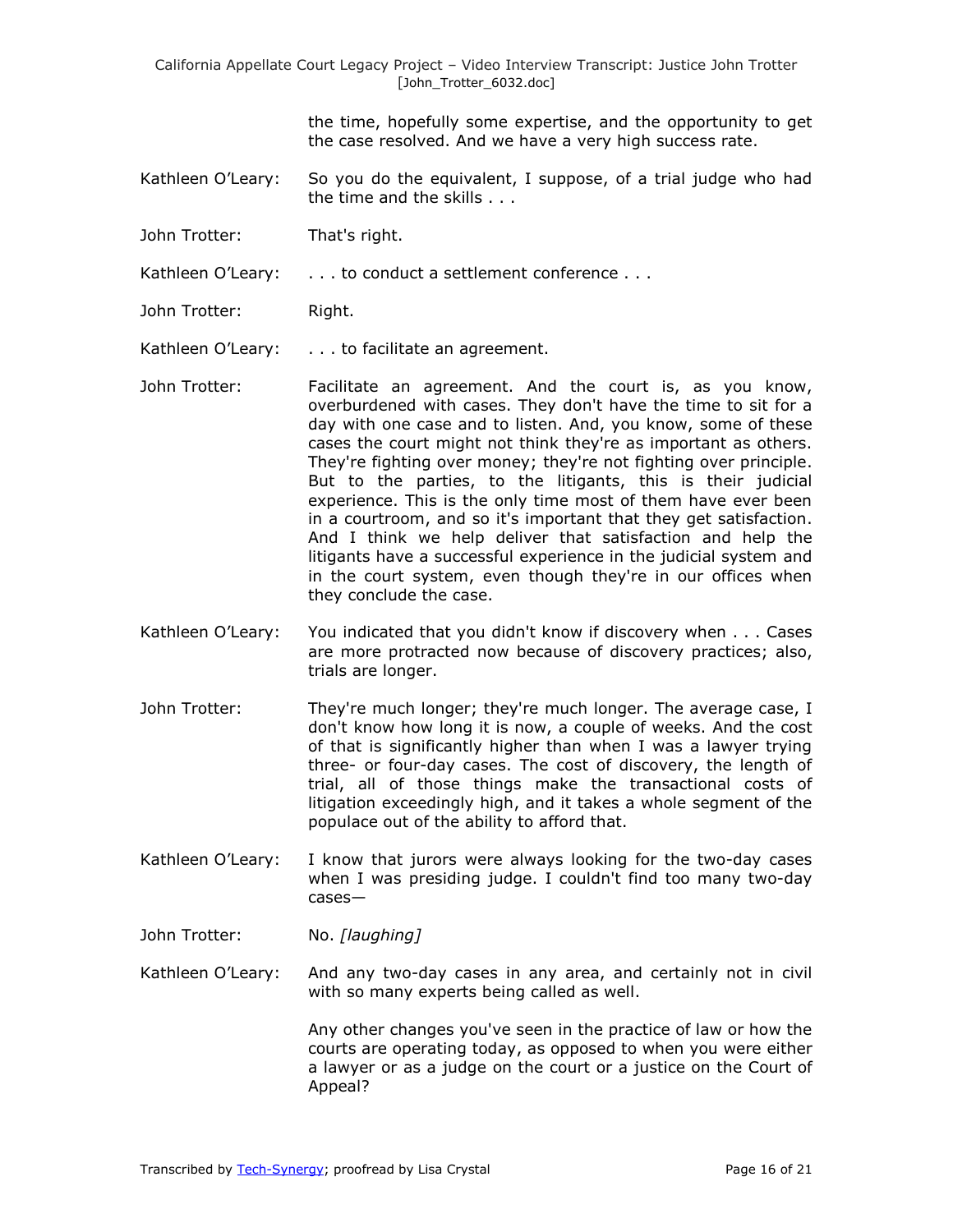- John Trotter: No, I think the biggest change has been the advent and the adoption by the legal community of alternative dispute resolution. I don't think there are many large cases, and large in terms of length of time, things involved, whether they be money or principle, that go to trial without having gone through some type of an alternative dispute resolution process first.
- Kathleen O'Leary: In terms of society's attitudes towards lawyers, judges, the judicial system, do you think that's changed? You say when you first passed the bar, you were just so excited about your first job and so excited about being a lawyer, and do you think lawyers had a different position in society or judges had a different position?
- John Trotter: That's an interesting question. You know, I don't know. I think judges are still held in high esteem. I don't think that's changed. I think that judges are called upon now, maybe more than ever, to make very tough decisions. And this word "activism" is really in the eyes of the beholder. People that like the decision don't think it's judicial activism, and people that don't like it think it is judicial activism, and really all it is is a judge doing his or her job. So that gets politicized, depending on your view of the result.

I think lawyers maybe have hurt themselves in society's eyes by some of the things that have happened. I think large fees are not very popular with the populace; class actions have somehow tarnished, at least in some people's eyes, the nobility of the profession. And so lawyers are the scapegoats for a lot of pundits' views of what's wrong with society, the cases that people always talk about: the hot-coffee case at McDonald's, people always make fun of that. But by and large, the role of lawyers and judges in society, I think, is still a noble one, and they do on the whole a very good job.

- Kathleen O'Leary: We talked about this before we started the interview, that yesterday I was at Cecil Hicks's funeral, a renowned district attorney here in Orange County and a member of the superior court, retired. And his son said one of the pieces of advice he received from his dad was, "Oh, and call . . ." When he became a new district attorney, "Occasionally call a judge by their first name, it keeps them humble." *[laughing]* And yet I remember Cecil Hicks. I was on the bench a couple of years while he was district attorney. I don't ever remember him calling me by my first name. Do you think that with some judges, they lose the aspect of humility or public service? Do you think being a judge is public service?
- John Trotter: Oh, I think it absolutely is. I think judges forgo a lot to be a judge—not just financially, which is certainly a big factor. *[laughing]*
- Kathleen O'Leary: I bet it was for you. *[laughing]*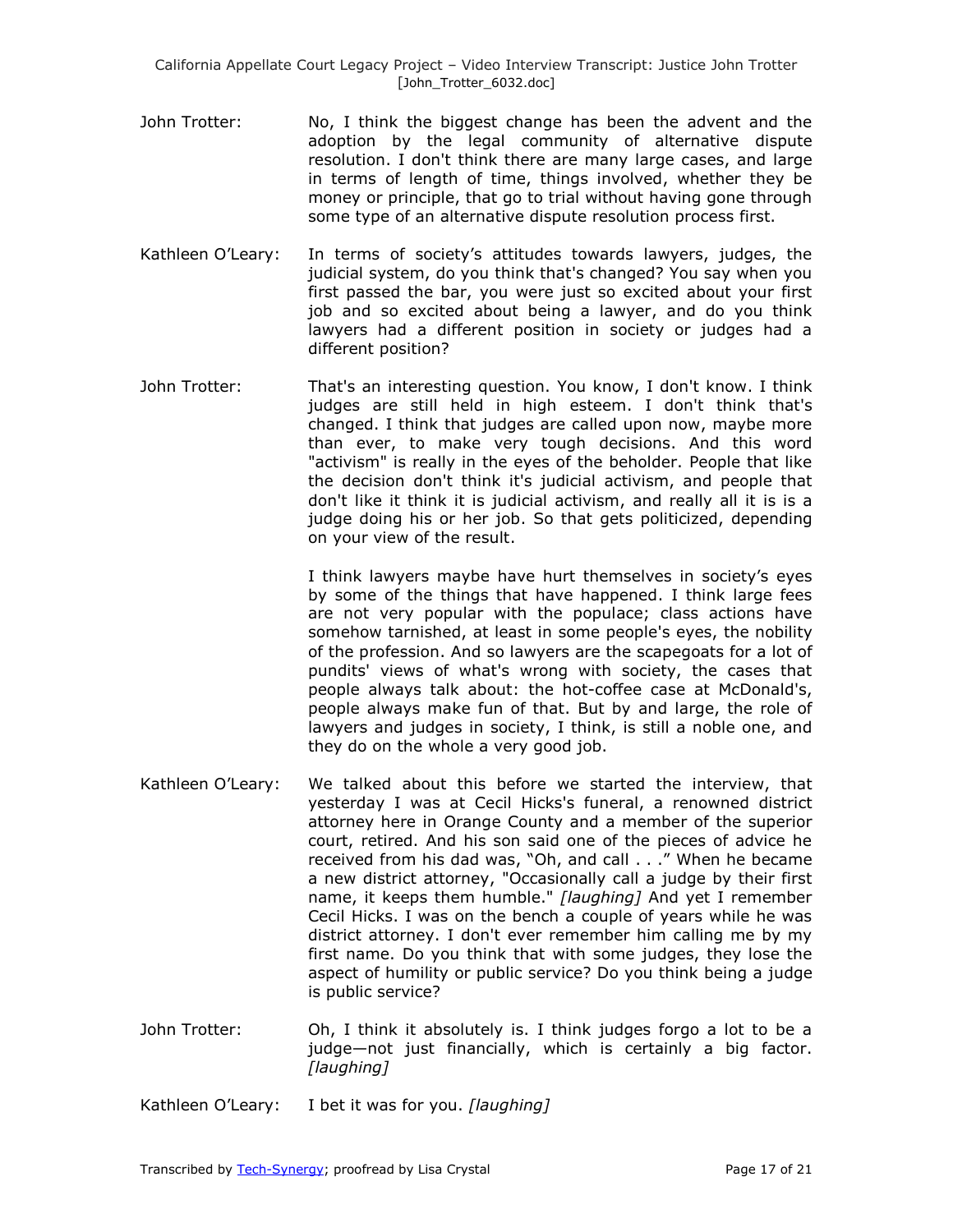- John Trotter: It was, yes, it was. *[laughing]* But they give up a lot of their freedom, their freedom of association, their ability to do things that when they were lawyers they were free to do they can't do when they're judges just to avoid the appearance of conflict. And so it's hard to be a judge. It takes a devoted person. But are there some that allow the robe to go to their head? Probably. But they're in the minority, and they have to put up with their peers, who probably are aware of that tendency. And so the great number and the great majority of our judges are wonderful, caring, hard-working public servants that don't get enough credit.
- Kathleen O'Leary: You also I think in the early days were part of the ABOTA?
- John Trotter: I was, I was. ABOTA is the American Board of Trial Advocates. I was a member for years, and I was lucky enough to have been elected president one year of that organization. It's still a very viable organization. My son belongs to it. It's an organization of trial lawyers that promote the preservation of the jury trial; but they also promote camaraderie and civility among lawyers, which is a very important thing.
- Kathleen O'Leary: And there are some stiff requirements to join that organization.
- John Trotter: There are. You have to have tried a certain number of cases to conclusion to be in . . . I think it used to be 20 superior court jury trials to verdict to be a member; and then there are different ranks within the organization, and they're accorded by the number of trials that you've had.
- Kathleen O'Leary: And Banyard Inn of Court, you had a hand in that, didn't you?
- John Trotter: Yeah, when the Inns of Court started I was on the Court of Appeal, and I was asked if I would help in the formation of an Inns of Court; and I was the founding president for the first two years of the existence of the Inn of Court. And we were thinking what should we call it, what should we name the Inn of Court. And there was a lawyer in Orange County, a longtime civil lawyer and a superior court judge who I always thought was a wonderful lawyer and a wonderful judge, named Robert Banyard—everybody called him Bob—and so we named the first Inn of Court in Orange County the Banyard Inn of Court. And since then I think there are two or three other Inns of Court in Orange County.
- Kathleen O'Leary: One after your good friend Judge Ferguson. *[laughing]*
- John Trotter: Yes, Judge Ferguson has one, and I think there's one after Judge Gray, Senior Judge Gray.
- Kathleen O'Leary: Yes. Yes. You obviously have had a very rewarding career, many accomplishments. Looking back on your career, is there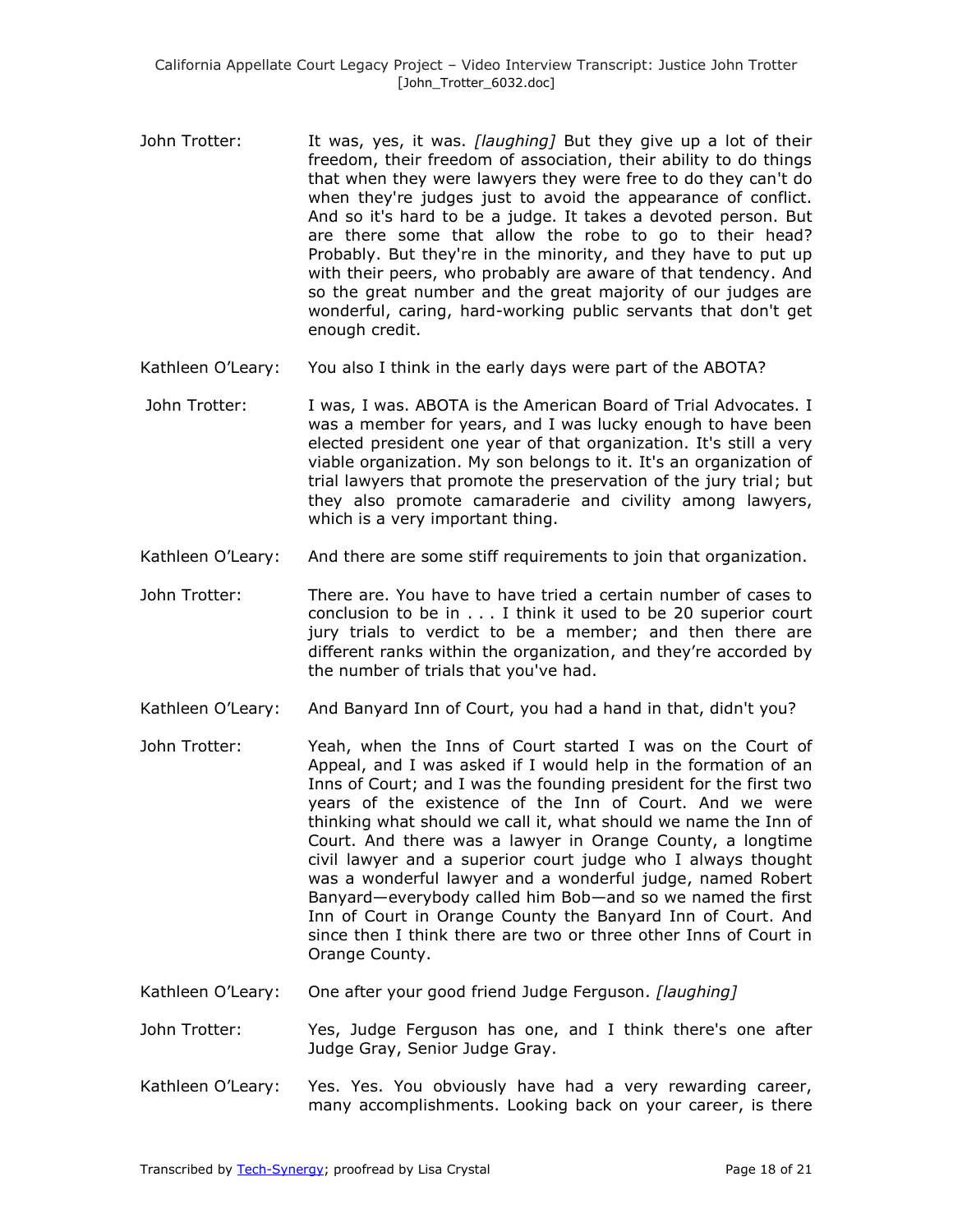> anything that stands out that? Do you feel fortunate to have had the experiences that you've had?

John Trotter: I do. I feel very fortunate to have the life I've had. You know, life is a lot of luck, and I think it's important that I was lucky to find my wife and—

Kathleen O'Leary: Katherine. *[laughing]*

## (47:48)

- John Trotter: Katherine, who I've been married to for 48 years; and our children have all, knock wood, turned out to be wonderful human beings; and their children are terrific young kids. And so I've been very, very fortunate in that. I was lucky enough to have some success as a lawyer, to be selected by the Governor to be on the court and then to have a very rewarding experience in my last career of alternative dispute resolution. It's very gratifying, to me anyway, to have people come to resolve a dispute in a civil, humane way—to come and sit and have terrible differences and to be able to figure out a way to resolve that and, at the end of the day, after the case is resolved, for everybody to shake your hand and say, "Thank you," as if I had done something, when they had really done it themselves. But there's a great sense of accomplishment that you had some, however small a part, in getting this group of people to come together in a civilized way to resolve their dispute. It's very, very gratifying.
- Kathleen O'Leary: Is there anything that we haven't covered that you want to add, something . . . This is the Legacy Project, so this is a very small piece of your legacy. Obviously, you've made tremendous contributions, and you do have a legacy that will live on many years after you; but is there anything else you'd like to comment on?
- John Trotter: I can't think of anything, KO. As I said earlier, I would give advice to the powers that be, the next time you create a court, don't do it out of whole cloth; make sure that there's some infrastructure, make sure that there's some experienced people already on the court to allow the new ones to learn from. That was a very difficult time, and it was . . . I guess we'll look back fondly at those times; but as we were going through them, it was very hard. It was very hard to figure out how to write a decision when you didn't know. There was no schooling, there was no education. You were just . . . all of a sudden you were a justice of the Court of Appeal with three others, and figure out how to make it work. And so let's hope that that doesn't happen again.
- Kathleen O'Leary: I think we're doing a little bit better job in terms of appellate education now.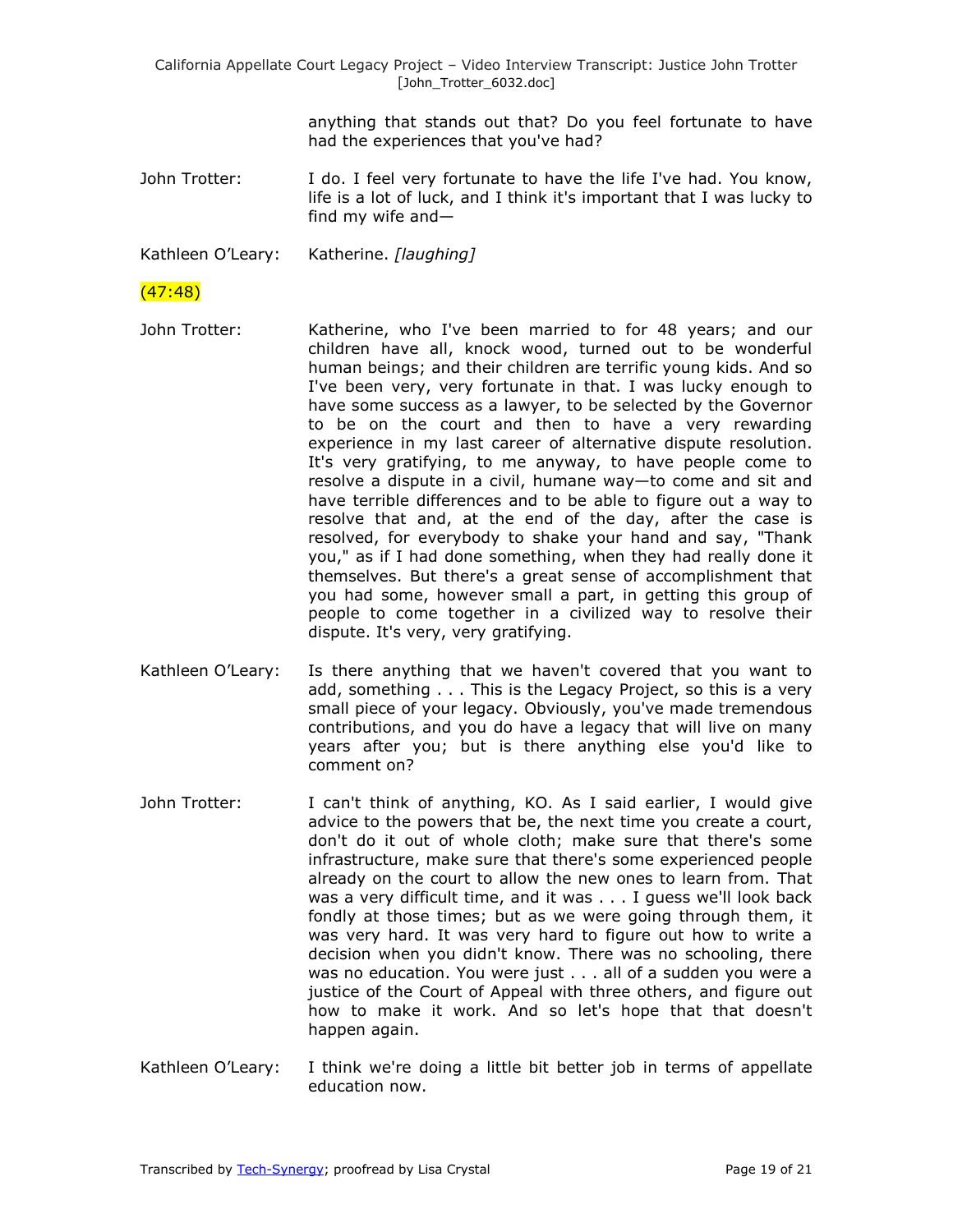- John Trotter: And I think that's very important. I think judicial education . . . I know that this was hotly contested; a lot of the judges didn't want to have mandatory judicial education. I'm a great believer in education, judicial education. You know, at JAMS, I think one of the things that differentiates us from maybe other people that do what we do is that we have mandatory education. All of our people that come here have to go through our mediation training, they have to go through our arbitration training.
- Kathleen O'Leary: Now, what if someone comes and says, "But I'm very experienced, Jack; you know me, I was a judge for 20 years, I was on the Court of Appeal for 7, I went to an excellent law school. I mean, what is there for me to learn, Jack?"
- John Trotter: "You're the one that needs it the most." *[laughing]* The ones that don't think they need it . . . and there's a great transition from . . . as there would be from going from the trial court to the Court of Appeal, there's a great transition going from the court to be full-time engaged in mediation. You don't have the power to make anything happen. I start all of my mediations by explaining to the people . . . the lawyers have done it before, but the clients who are in the room haven't. I say, "This isn't a courtroom, obviously, and I'm a retired judge. I have no power. I can't make you or the other side do anything you don't want to do. I'm here to help you make a decision. I'm not going to make the decision." And that's a learning process that a former judge has to go through, that they can't make the decision, they can't look at the litigants and say, "This is how this case should be decided," as you would on the court. And so there's a lot of training; there's a lot of attitude adjustment that has to go on.
- Kathleen O'Leary: Sort of like that collaborative process we need to learn when we come to the trial court.
- John Trotter: Right. *[laughing]* On the Court of Appeal; that's exactly right. And so I'm a real firm believer that, you know, you can't have too much education. It's a very, very important thing. I still go to every single training we have, and I've been doing this for 20 years. I've heard literally thousand of mediations. And I have to tell you, every time I go to one of those trainings, there's something there that I didn't know or I pick up that I had not heard before; so it's very important.
- Kathleen O'Leary: I think there's also value to having experienced individuals in training classes—because I not only learn from the faculty, I tend to over a cup of coffee or just chatting during class learn things from my colleagues.
- John Trotter: Well, we have . . . At JAMS we call it our learning process—the JAMS Institute—and our motto is "Learning From Each Other." And just to take what you've said a step further, it's really important that you hear from other people how they do it and